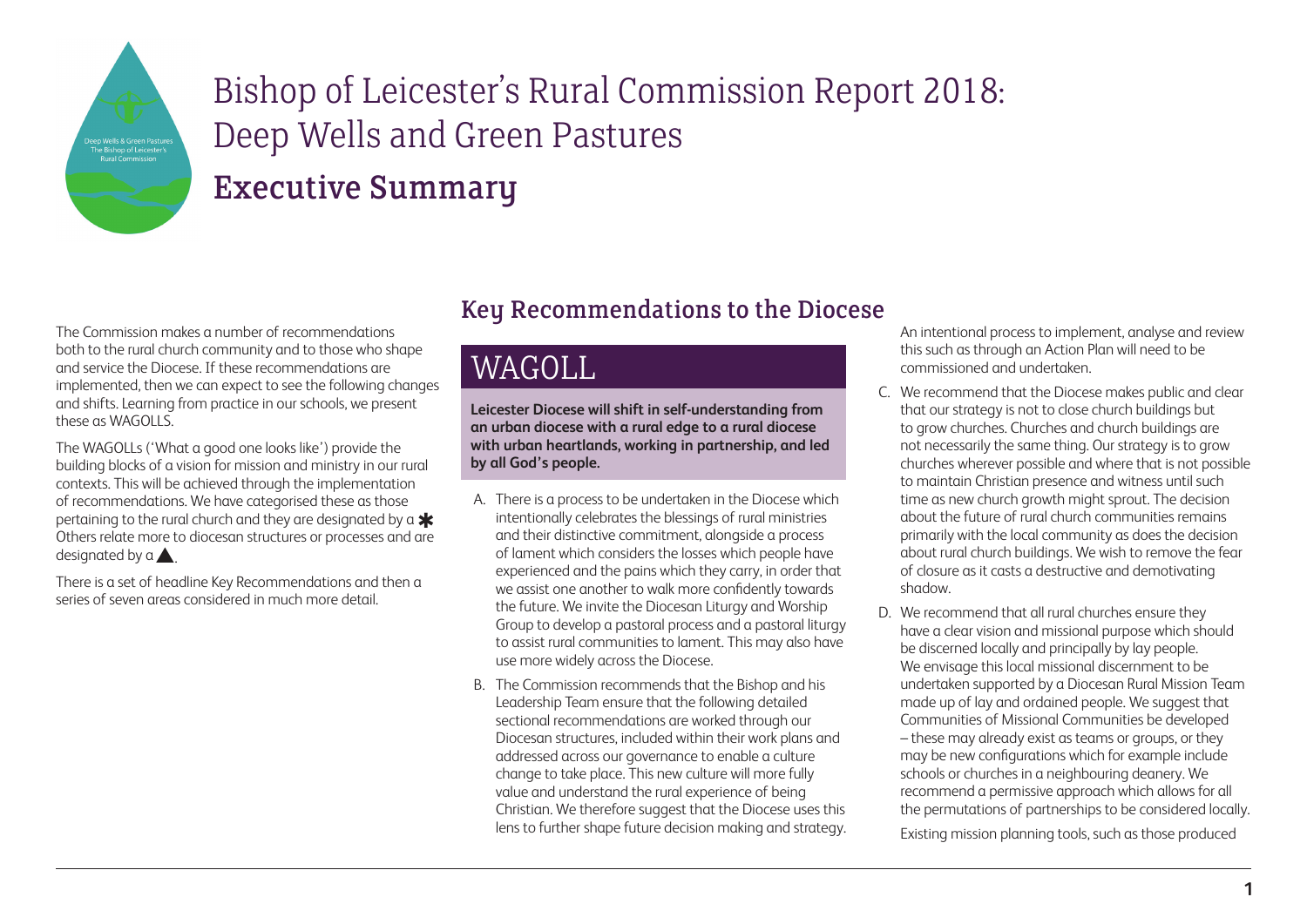

## Executive Summary

by Germinate: The Arthur Rank Centre, or 'Know your Church, Know your Community/Context/Neighbourhood' produced by the Church Urban Fund, should be investigated for their suitability for use in our rural contexts.

- E. We suggest this discernment process is supported by a Diocesan Rural Mission Team led by a part-time Diocesan Rural Enabler. The Enabler Role would be to convene and lead a team, made up of mostly lay people with experience of rural contexts and all with a heart for rural mission and ministry. This team will work alongside rural communities to support local discernment, to learn and to share this learning with the wider diocese; fostering wherever possible cross-fertilisation between rural, sub-urban and urban contexts. All this work needs to be overseen by a member of the Bishop's Leadership Team and integrated alongside the other Diocesan initiatives such as those coming from the Mission & Ministry Department, the Generous Giving Team or Vocations work. Launde Abbey may provide spiritual and prayerful wisdom rooted, as it is, in a rural context.
- F. We recommend that the Diocese adopt a much more strategic approach to our rural contexts especially in relation to house building within the diocese; paying particular attention to its opportunity and impact on rural communities.

G. We recommend that this is done in partnership with the Diocesan Board of Education, the Diocesan Glebe Committee, as the strategic management of resources are considered in relation to the wider work of the Diocese, and the Social Responsibility Panel.

### Rural Contexts

# WAGOLL

**Rural churches are actively committed to, and engaged with, the flourishing of the whole local community. They bring leadership. They walk alongside local people, and at times convene and facilitate challenging conversations.** 

#### **Recommendations**

 $\frac{1}{\ast}$  1.1 The rural church may well be more visible in the community than is possible in other settings. There needs to be real engagement between church and community – invitation; community and church based events; relationships with schools; pastoral care; regular discussion by PCCs and leadership teams on how faith can be shared in the parish.

- 1.2 New housing presents opportunities in the mission of the church, to welcome newcomers to the community, to help people make friends, and to demonstrate and share the Christian faith. We invite the Diocese to build on work already begun on a strategy in relation to engaging with new housing developments, with the rural voice fully present in its development.
- 1.3 We invite the Diocesan Social Responsibility Panel to look at its work through the rural lens, considering rural poverty and related issues, and drawing on the work of the Together Leicester network.
- $*$  1.4 Commend the good examples of loving service of the world we see in many rural places and invite the sharing of good practice and communication of the stories to inspire other places to address the need of their local context.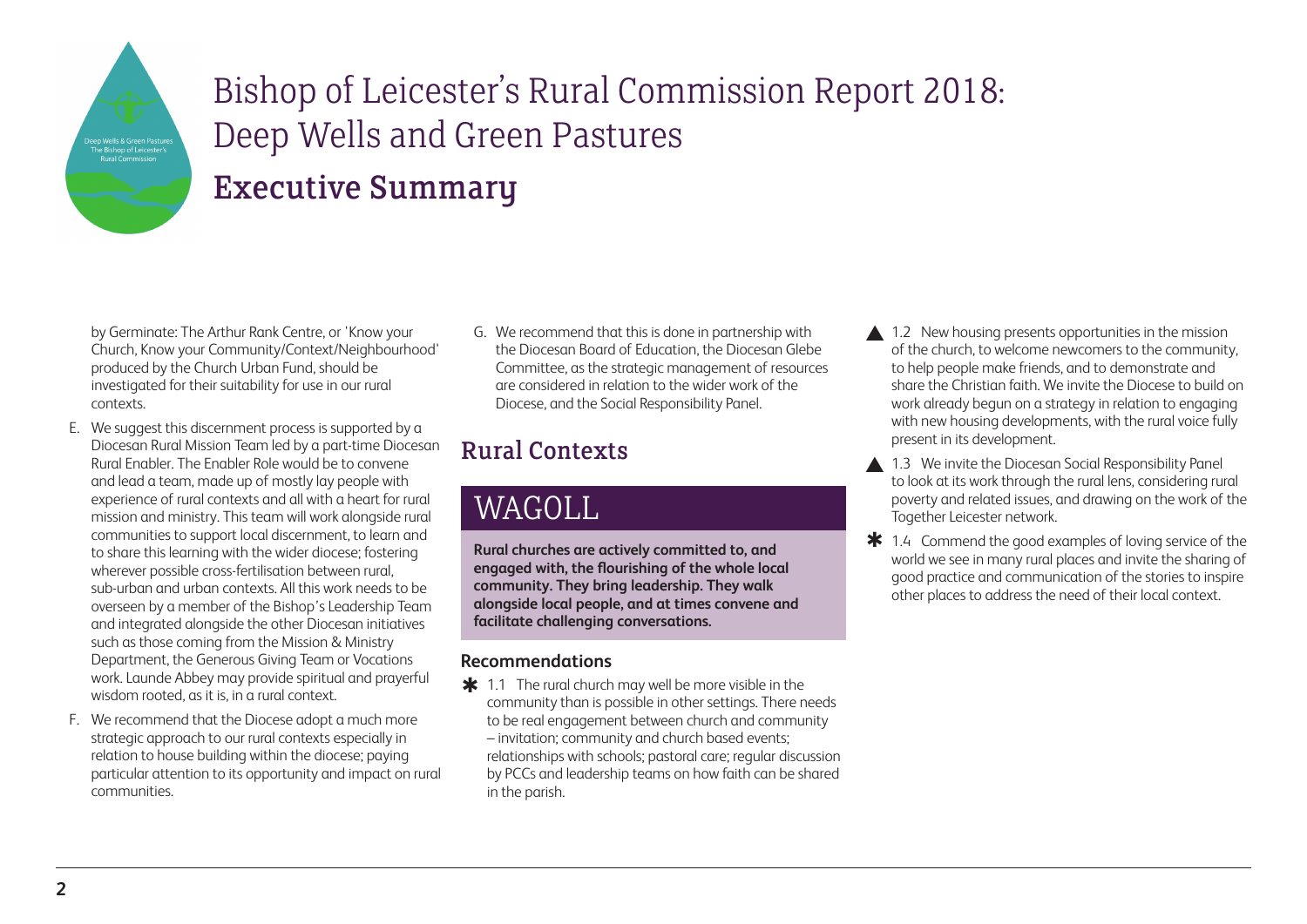

Executive Summary

### Schools, Children and Young People

# WAGOLL

**Church schools are places of transformation for children, young people and the wider community. Schools are seen as an intrinsic part of rural mission and ministry with church and school co-creating the future. The voice of the child is front and centre.**

#### **Recommendations**

- **\*** 2.1 Church communities should consider the role of their church school in discipleship and what their vocational response could be. Churches should review their worship practices and physical spaces to reflect the participatory and engaging ways worship is conducted in Church schools.
- **\*** 2.2 When supporting rural schools to face the future, clergy and Foundation governors should focus structural conversations not on loss of power or autonomy, but rather on the Church's vision for education and its commitment to securing the future of distinctively Christian education; for now and generations to come. Church and Church school should work together to re-imagine ministry and 'how effective education will be delivered in this context in the 21<sup>st</sup> Century.'<sub>1</sub>

The Commission encourages church and school to consider alignment where possible to do so.

- **\*** 2.3 Church communities could strengthen further their partnership with schools in the journey of loss and lament. In the same way that church communities are coming to terms with changing patterns of ministry, schools are experiencing a real sense of loss when they are faced with the realisation that their school can no longer be led and governed in the way it has been for many years. Offering a pastoral and hopeful response to schools at this time is critical and our calling to offer a loving service of the world.
- \* 2.4 Churches and schools explore more courageously the potential of sharing building space for worship, social and educational purposes.

### Mission, Evangalism and Growth

# WAGOLL

**Every member of the local church community can talk confidently about their faith in such a way as to invite people into the sacred space of the local church. This means articulation of the faith by all generations for all generations. It includes invitation into traditional and non-traditional church gatherings. Wherever the well is, come and drink from it.**

#### **Recommendations**

- $\frac{1}{\sqrt{2}}$  3.1 Attention should be given to develop the means, language and conversation of intentional faith sharing appropriate to rural communities and networks. Whilst a larger proportion of the rural population attends church, the clergy notice that this can be with lower levels of commitment than in many urban places. This has been described using the analogy of 'number of customers and how much each are buying'. Growing the depth of discipleship to motivate worshippers to become faith sharers and working out with them how this can best be done is essential.
- $\frac{1}{2}$  3.2 Pastoral/chaplaincy practice is strong in rural ministry and rural contexts provide fertile territory. This could be strengthened by developing a deeper and well-articulated understanding of the 'sacred space' described as 'a safe place for people to explore identity change' (including conversion).
- **\*** 3.3 Whilst inherited churches are finding their resources spread more thinly, there is an opportunity to reach younger generations and new networks through the development of Fresh Expressions of Church.

Innovative and imaginative approaches to multiply the number of ecclesial communities in diverse cultural modes that are not necessarily clergy led should be promoted. The Diocesan Pioneer Development Workers should be seen as an essential resource in effecting this.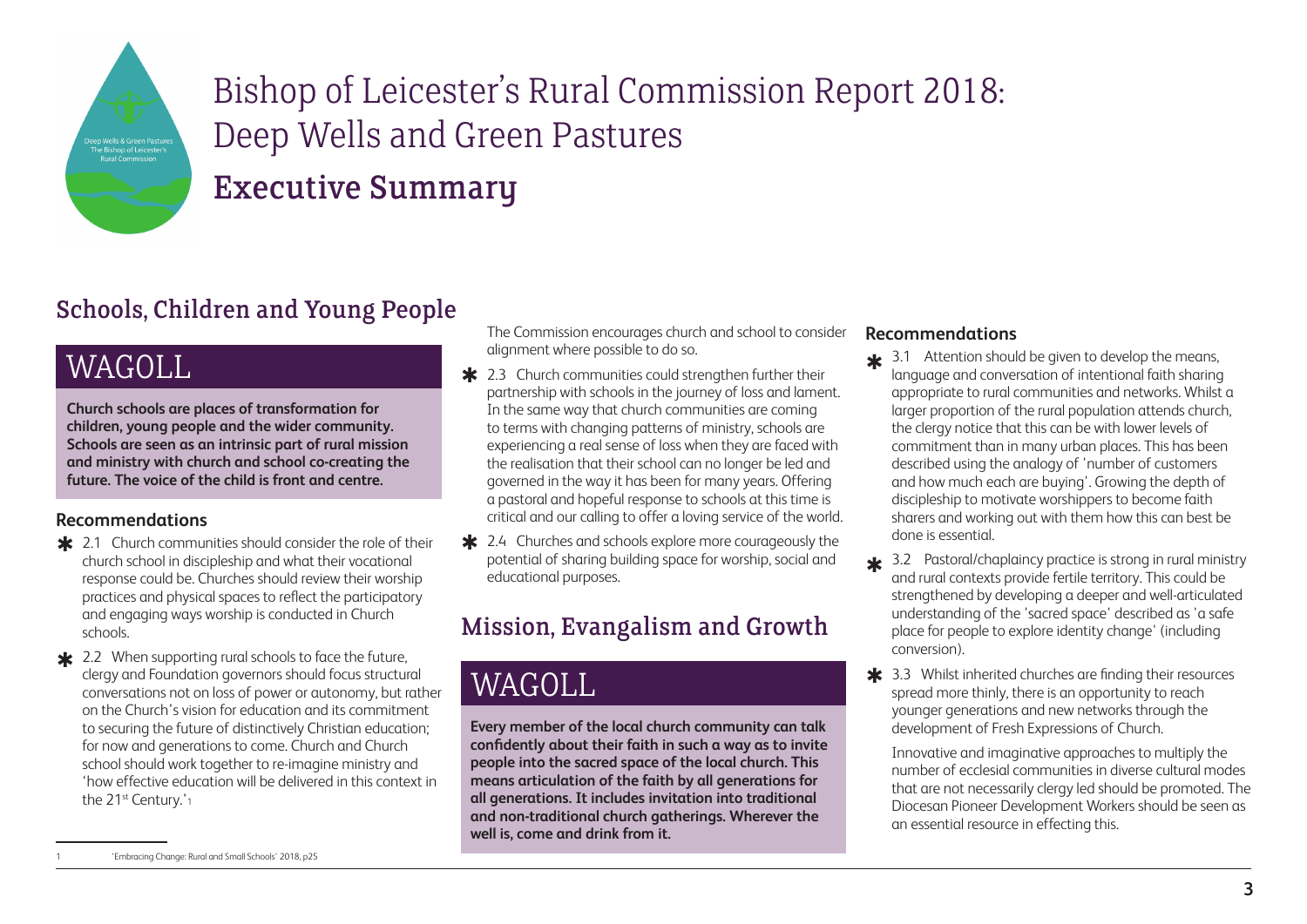

## Executive Summary

**≭** 3.4 We have heard the need for resources. We have noticed that many Church of England models of evangelism do not fully comprehend the experience of rural Christians. Building on the good work already done, we recommend creating resources using rural examples that can promote learning and encourage evangelism across the whole Diocese.  $\blacktriangle$ 

#### Discipleship and Vocation

## WAGOLL

**In any church community all can talk about what being a disciple means for them. People readily share their stories about how God is at work in their lives. They share how their faith is growing and they sense what God wants them to do.**

#### **Recommendations**

 $\frac{1}{2}$  4.1 We need a new language and to tell more stories that explain what is meant by discipleship and vocation in rural contexts.

\* 4.2 We must get these topics more visibly on the agenda. Ways of doing so include: offering training/ resources for those in leadership/all to help them have a discipleship/vocational conversation, suggesting easy ways to introduce and practice holy habits that underpin discipleship. We expect all congregations/benefices/ deaneries to have discussed this together within the next year. The Commission were clear that we did not need a 'diocesan discipleship programme' as that would be too rigid. We are looking for a range of flexible context-based ideas that could be selected from.  $\blacktriangle$ 

- 4.3 Develop a pilot for rural vocational development. What happens if we put some intentional resource into this? Can we show a wider range of vocations than just the obvious ones?  $\blacktriangle$
- 4.4 Continue the work to agree the Vocation & Discipleship strategy and get started on implementing it. There may be ideas that can be started quickly before the whole strategy has been agreed. We recommend that those responsible for leading the Diocesan implementation of Setting God's People Free do so with a 'rural lens'.

### Leadership and Ministry

# WAGOLL

**Churches working together are served by collaborative teams. These teams have been created and agreed by local people. All of God's people lead in ways which are responsive to what God wants them to do in that place.**

#### **Recommendations**

- $\frac{1}{\sqrt{2}}$  5.1 Mind-set change: to enable a culture shift towards a more collaborative approach as our default mode of leadership. Where the multi-church benefice or group or team of parishes and fresh expressions and schools is the norm and resources are shared.
- $\frac{1}{\sqrt{2}}$  5.2 We recommend that each community seeks to understand, articulate and sift out the different tasks required to lead our churches and who should best fulfil them. Churches are invited to audit themselves against the work they have identified for themselves.
- 5.3 More exploration is required about patterns of ministry. There is a huge amount of lay ministry/leadership in rural contexts but it is not always recognised or valued. Local discernment is needed to identify both the leadership needed and the leadership already present within the people/places or more widely in the church. How can that be developed? **de**  $\blacktriangle$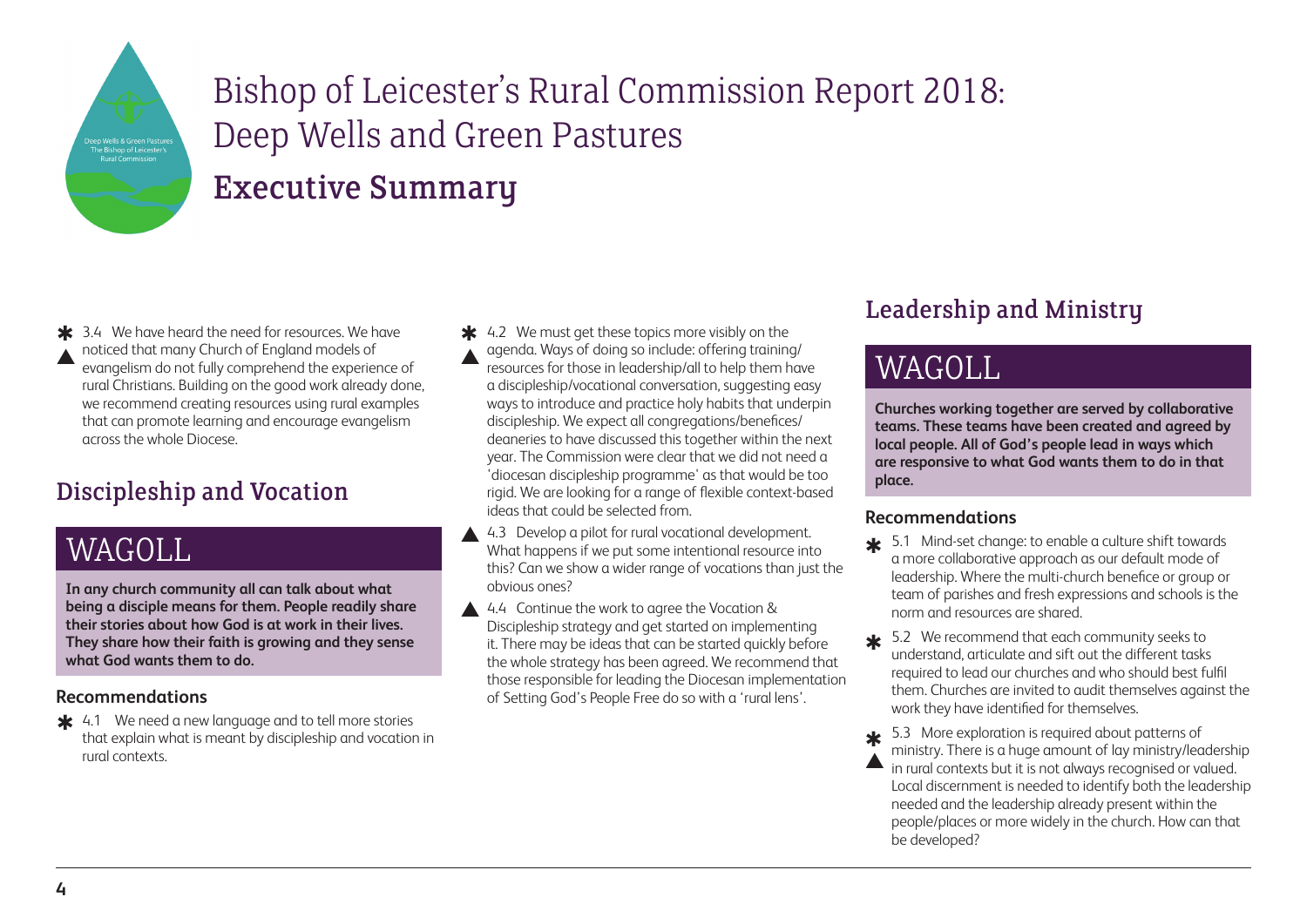

## Executive Summary

We need new models to be explored including a Minster Model which will need to be bespoke according to our Diocesan vision and shaped by spiritual and relational connections, not just practical needs. Another model is offered by the experiment in Framland Deanery which will need careful assessment and review in the coming years.

- **\*** 5.4 Deliberately liberate parish clergy from tasks that could be shared or delegated to others in order to more fully develop mission and ministry in their context through their involvement with their communities in faith sharing and service.
- ▲ 5.5 Links between urban and rural to be strengthened through a peer learning approach. Initiate a peer learning pilot across the different leadership practices taking place in the different contexts of ministry in the Diocese, ensuring that rural contexts are fully represented.

#### Governance and Buildings

## WAGOLL

**Governance is fleet of foot and is responsive to local needs and context, with a high degree of mutual trust and mutual support. The building is open and accessible to everyone. There is a sense of community ownership of the building and, as a result, the care and security is assured. The church is also available for other Christian denominations.**

#### **Recommendations**

- $\clubsuit$  6.1 Investigate a much lighter touch, within the legal framework, to governance, possibly by combining PCCs in multi-parish benefices. This might be extended to other aspects of administration such as finances. We believe we can be much more permissive and radical and will need Archdeacons and Area Deans to assist and give confidence to those prepared to experiment.
- **★** 6.2 Consider how aspects of the roles of churchwardens can be delegated to make them less onerous, including the consideration of the appointment of a single set of wardens or officers to operate across an entire benefice, fulfilling minimum legal obligations and freeing others for other tasks and roles. Draw in community expertise from beyond the congregation to assume responsibility for e.g. fundraising.

This may be through a Friends organisation or creating project committees from within and outside the PCC. Some of the functions of churchwardens with regard to church buildings could be delegated to suitably qualified/ experienced individuals outside the church family.

- $\blacktriangle$ 6.3 Following Taylor's recommendations, to form a Diocesan Buildings Team using existing and new resources, including someone with surveyor skills and sufficient capacity to visit every church in the Diocese and to develop it drawing on the existing wisdom and resources of the Diocesan Advisory Committee. The Commission is very supportive of the existing staff but encourages the development of a more coherent and strategic team to provide more services to parishes, constructed with the insights of those on the ground in rural contexts. This may include the introduction of a Maintenance Booker Scheme.
- **\*** 6.4 Promote closer collaboration between different denominations within a village to share resources and give more effective use of personnel and church buildings including exploring alternative use of church buildings in addition to worship.